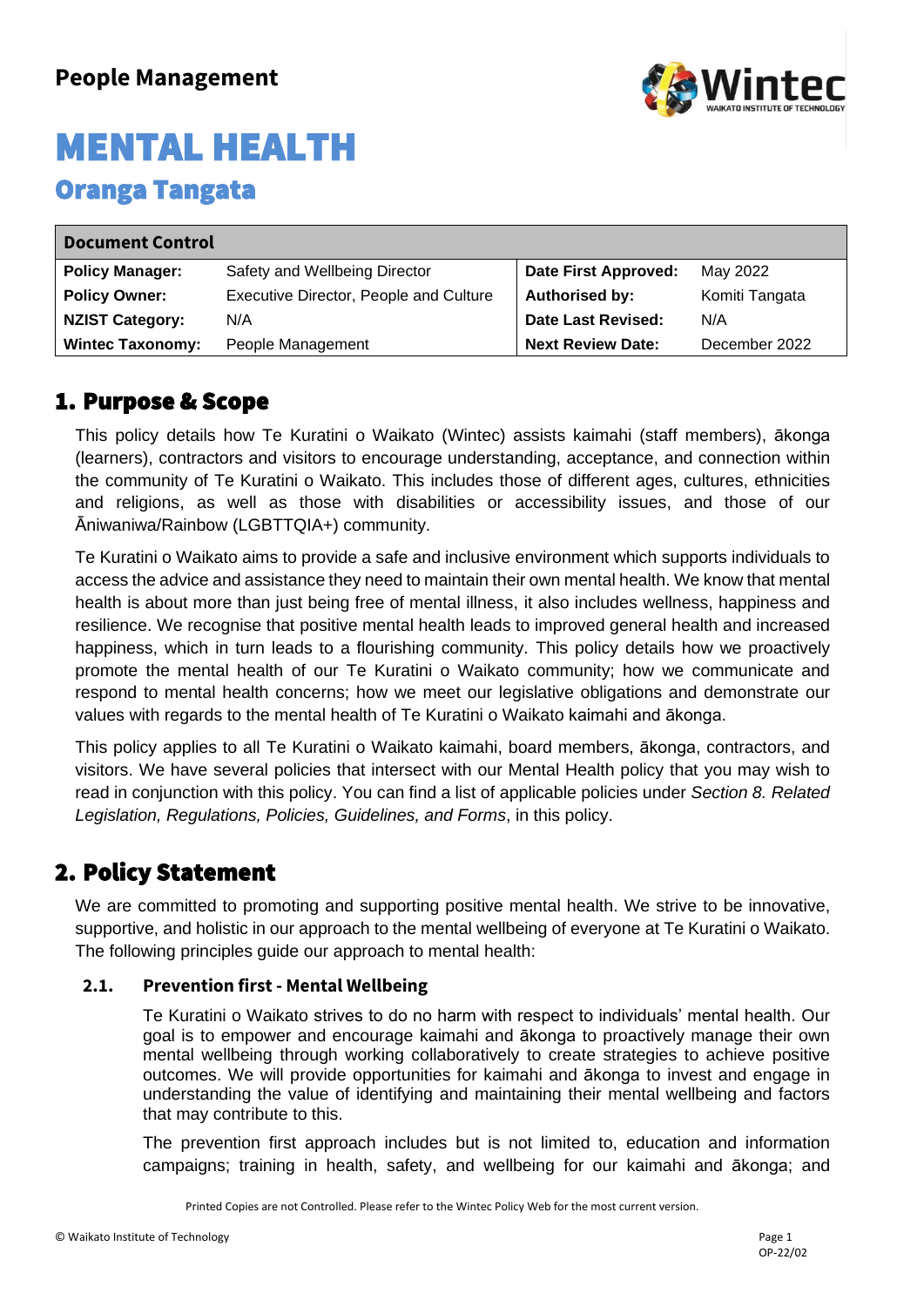

# MENTAL HEALTH

### Oranga Tangata

dedicated resources for counselling and specialty services. We are committed to ensuring a healthy and safe place of work and study and a culture of dignity and respect where people who experience mental health issues can find support and seek treatment free from stigma or shame.

### **2.2. Work together for better outcomes**

We believe that the best approach to mental wellbeing is one where our community works together. This includes our Māori and Pacific kaimahi and ākonga. Preserving and maintaining mental wellbeing is something that affects all areas of Te Kuratini o Waikato, so we have built networks with ākonga/student bodies, chaplaincy, counsellors and our People and Culture team to ensure proactive, effective, and consistent approaches to supporting mental wellbeing.

#### **2.3. Te Tiriti o Waitangi**

Under our [Tiriti Partnerships policy,](https://wintecprodpublicwebsite.blob.core.windows.net/sitefinity-storage/docs/default-source/student-life-documents/policies-and-forms-documents/tiriti-partnerships.pdf?sfvrsn=3be36530_3) Te Kuratini o Waikato embrace and foster the vision of tangata whenua to ensure safe processes are adopted that are both respectful and fair. We are committed to partnership with Māori that enables and normalises wairuatanga (Māori language, values, principles, and spiritual beliefs) in our practices, and we strive to provide culturally responsive and appropriate treatment options (a kaupapa Māori approach) and are actively seeking to build relationships with local Māori Health Providers.

#### **2.4. Reporting and recording**

One of the most important tools in managing mental health concerns are effective reporting and record keeping. We aim to ensure our reporting tools, protocols and processes are both effective and easy to use. This helps build a culture that encourages people to reach out for help and an environment where we can ensure nothing gets missed.

At Te Kuratini o Waikato, we use the [Vault](https://wintec-02.vaultgrc.com/kiosk/index?id=2uksjr4jvt2c3wnhvs3fjtnb9ye4nzn514tfglacn74j9r3whh04n58pt1nahfyi&cid=WINTEC) reporting system, a secure health management and reporting system.

### **2.5. Respecting your right to privacy**

We realise there can be stigma attached to issues surrounding poor mental health and understand that disclosure of these can cause anxiety amongst some people. In line with our [Privacy policy](https://wintecprodpublicwebsite.blob.core.windows.net/sitefinity-storage/docs/default-source/student-life-documents/policies-and-forms-documents/privacy-policy.pdf?sfvrsn=5c1c9e33_2) and obligations, we will only ask you to disclose the information we need to, and wherever possible will collect this from you directly.

Any information disclosed by you will be stored securely, and only used for the purpose for which it was collected. Personal information will only be disclosed within the bounds of the law. We will uphold your [rights,](https://www.privacy.org.nz/your-rights/your-privacy-rights/) including your right not to share information with us, your right to access information we hold about you, and your right to request correction of any information we hold about you.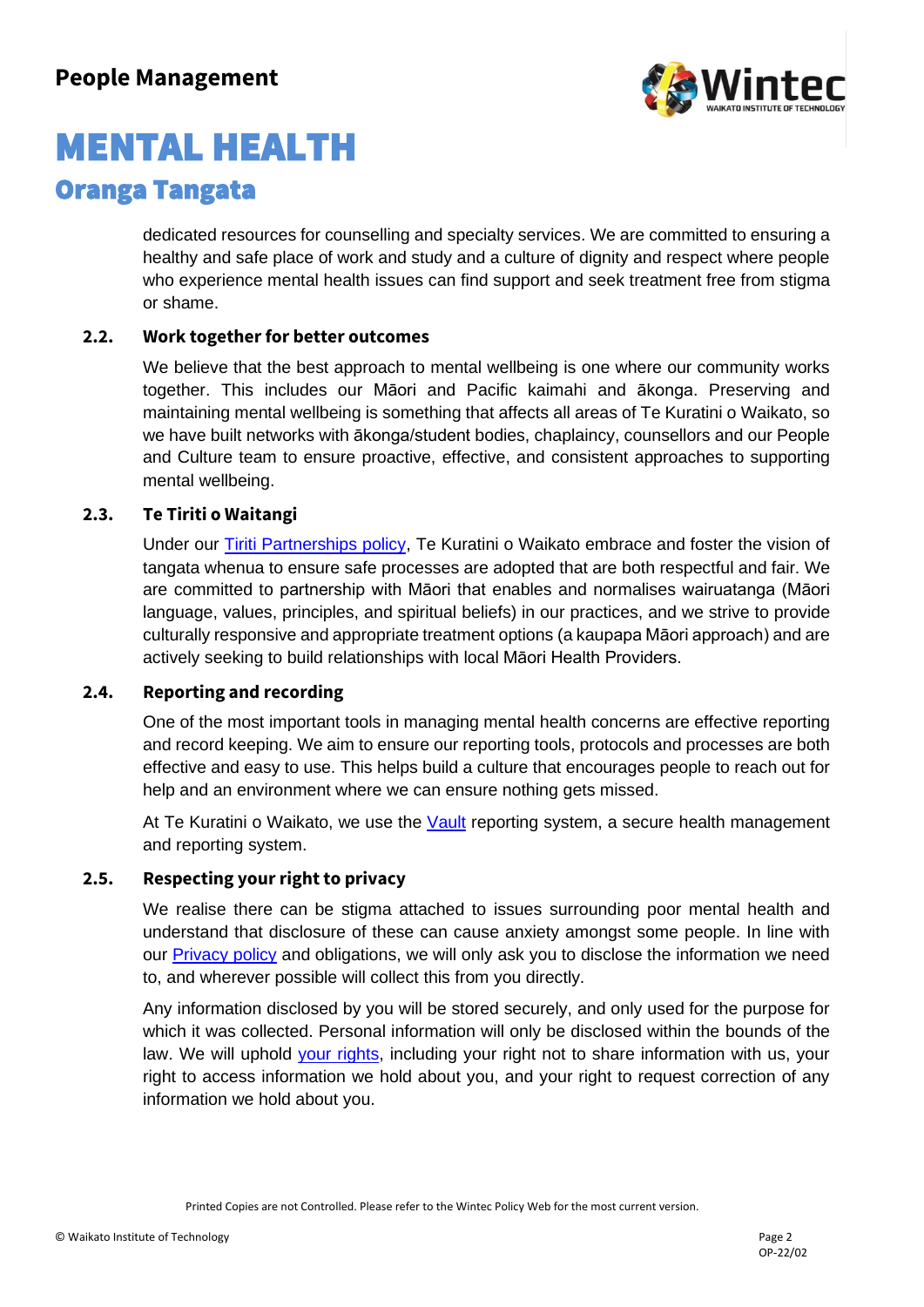

### 3. Key Roles & Expectations

The following roles have key responsibilities:

| Students /              | Read and agree to follow this policy and related procedures<br>$\bullet$                                                                                                                                                                                                                                                     |
|-------------------------|------------------------------------------------------------------------------------------------------------------------------------------------------------------------------------------------------------------------------------------------------------------------------------------------------------------------------|
| <b>Akonga</b>           | raise any concerns regarding their own or others' mental health and/or<br>wellbeing with their tutor, other Te Kuratini o Waikato staff and/or their<br>student representative                                                                                                                                               |
|                         | ensure they participate in and agree with any actions put in place to<br>$\bullet$<br>mitigate risks as they arise.                                                                                                                                                                                                          |
| Staff / Kaimahi         | Read and agree to follow this policy and related procedures, and take all<br>٠<br>reasonable steps to ensure compliance with this policy                                                                                                                                                                                     |
|                         | raise any concerns regarding their own or others' mental health and/or<br>٠<br>wellbeing through <b>Vault</b>                                                                                                                                                                                                                |
|                         | ensure they participate in and agree with any actions put in place to<br>٠<br>mitigate risk                                                                                                                                                                                                                                  |
|                         | complete mandatory safety and wellbeing online learning in <b>Evolve</b>                                                                                                                                                                                                                                                     |
|                         | utilise opportunities for professional development/mental health first aid<br>٠<br>training, if desired                                                                                                                                                                                                                      |
|                         | familiarise themselves with the mental health first responders (MHFR).                                                                                                                                                                                                                                                       |
|                         | Note: Teaching staff who complete student inductions should refer akonga to<br>this policy to raise awareness.                                                                                                                                                                                                               |
| <b>Mental Health</b>    | Complete mental health first aid training                                                                                                                                                                                                                                                                                    |
| <b>First Responders</b> | participate in ongoing refreshers/education/co-ordination activities<br>$\bullet$                                                                                                                                                                                                                                            |
|                         | identify, promote and provide ongoing opportunities for increasing and<br>$\bullet$<br>maintaining mental wellbeing                                                                                                                                                                                                          |
|                         | ensure they are identified as MHFR's within their area of work<br>٠                                                                                                                                                                                                                                                          |
|                         | stay within scope of the first aider, alert Safety & Wellbeing (S&W) and/or<br>٠<br>the Mental Health Business Partner (MHBP) as soon as is practical/in a<br>timeframe that reflects the acuity of the situation to ensure Te Kuratini o<br>Waikato can take all practical steps to assist within a reasonable<br>timeframe |
|                         | follow the incident reporting guidelines and utilise Vault for mental health<br>٠<br>concerns                                                                                                                                                                                                                                |
|                         | utilise the opportunity to debrief with the MHBP if required.<br>٠                                                                                                                                                                                                                                                           |
| <b>Managers</b>         | Promote, support and provide ongoing opportunities for increasing and<br>$\bullet$<br>maintaining mental wellbeing                                                                                                                                                                                                           |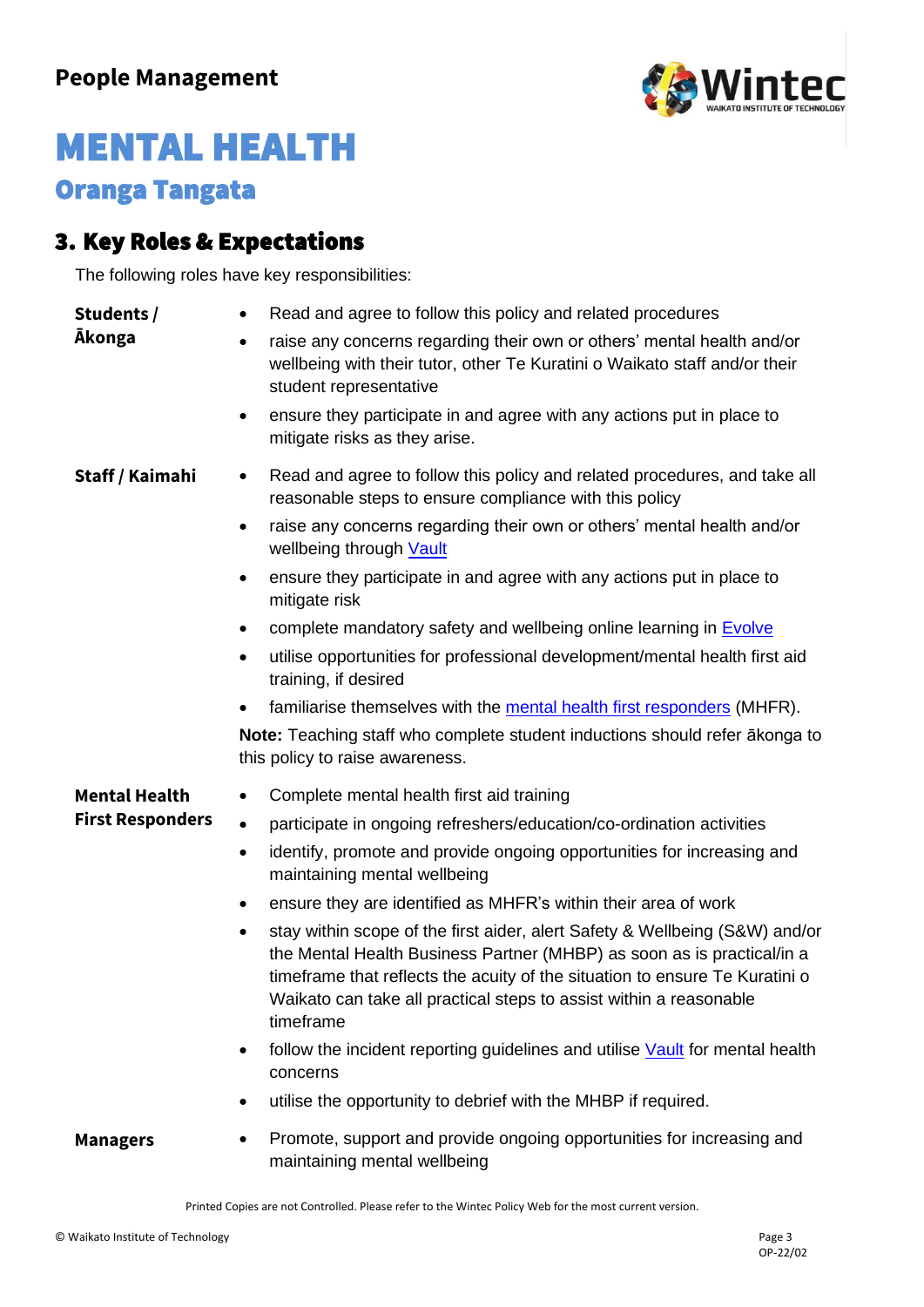

- follow the incident reporting guidelines and utilises [Vault](https://wintec-02.vaultgrc.com/kiosk/index?id=2uksjr4jvt2c3wnhvs3fjtnb9ye4nzn514tfglacn74j9r3whh04n58pt1nahfyi&cid=WINTEC) Feedback for mental health concerns
- actively ensure their team culture is monitored, enabling and promoting a positive and safe workplace culture
- ensures good communication between management and staff, particularly where there are organisational and procedural changes
- assists and supports employees who are known to have mental health problems or are experiencing stress outside work – for example due to bereavement or separation
- ensures staff are provided with the resources and training required to carry out their job
- encourages staff to participate in mental health first aid training
- monitors workloads to ensure that people are not overloaded
- monitors working hours to ensure that staff are not overworking, and leave to ensure that staff are taking their full entitlement
- encourages flexible working options.

**Note:** Senior management ("Tier 3" and above) are expected to ensure that staff performing in a management or supervisory function have sufficient competence to discharge that function in a manner consistent with the maintenance of mental health in the workplace.

### **Mental Health Business Partner**

- Provides advice and support to staff and managers in relation to this policy
- identifies, promotes and provides ongoing opportunities for increasing and maintaining mental wellbeing
- manages and coordinates the triage and referral of ākonga and kaimahi experiencing mental health and wellbeing concerns
- builds awareness amongst kaimahi and ākonga about available mental health services, internal and external supports available, and provides education regarding the management of mental wellbeing
- provides support and advice in managing mental health crises involving ākonga and/or kaimahi
- consults with and informs the Coordinated Incident Management System (CIMS) Team regarding any critical situations that arise
- delivers mental health first aid training to staff
- provides advice in situations where an individual has been off sick with mental health related problems, and advise on a planned return to work/study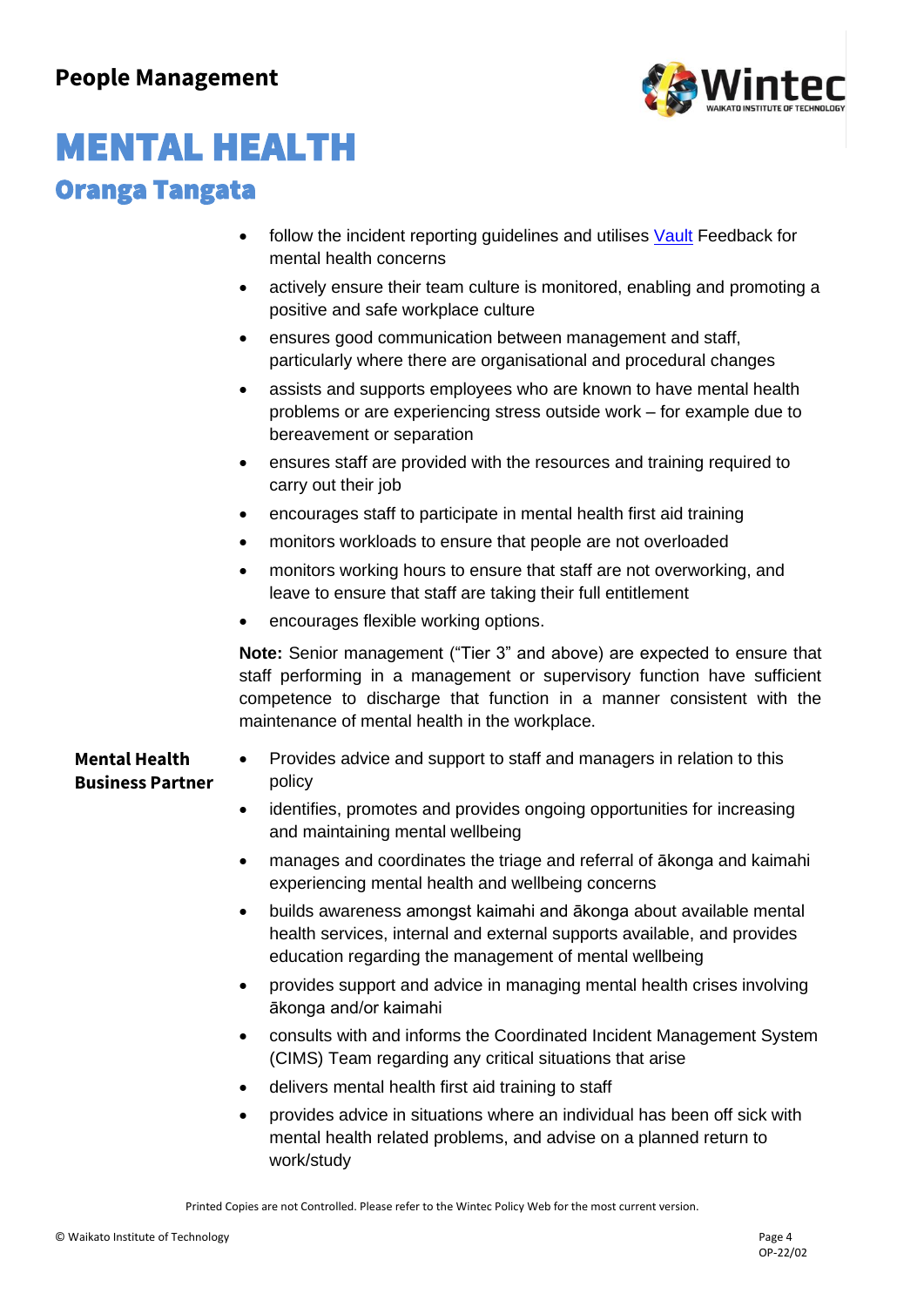

|                                                           | monitors and reviews the effectiveness of measures to promote mental<br>$\bullet$<br>wellbeing                                                                                                                 |
|-----------------------------------------------------------|----------------------------------------------------------------------------------------------------------------------------------------------------------------------------------------------------------------|
|                                                           | manages and ensures the ongoing inclusion of mental health and<br>$\bullet$<br>wellbeing as a component of the WorkWell Accreditation                                                                          |
|                                                           | escalates instances of perceived stress, bullying and harassment or work<br>$\bullet$<br>environment issues to the Health, Safety and Wellbeing Director.                                                      |
| <b>CIMS Team</b>                                          | Responds to critical incidents affecting Te Kuratini o Waikato kaimahi<br>$\bullet$<br>and ākonga, by providing coordinated support for incidents of a<br>widespread or particularly serious nature            |
|                                                           | identifies and monitors possible workplace areas, events or issues which<br>٠<br>may impact on mental health and wellbeing.                                                                                    |
| <b>Health, Safety</b><br>and Wellbeing<br><b>Director</b> | Monitors compliance with this policy and reports any breaches to the<br>$\bullet$<br>Executive Director, People and Culture. This includes instances of<br>bullying or harassment and other psychosocial risks |
|                                                           | identifies and monitors possible workplace areas, events or issues which<br>$\bullet$<br>may impact on mental health and wellbeing                                                                             |
|                                                           | identifies, promotes and provides ongoing opportunities for increasing<br>$\bullet$<br>and maintaining mental wellbeing                                                                                        |
|                                                           | ensures Te Kuratini o Waikato maintains its WorkWell Accreditation.<br>$\bullet$                                                                                                                               |
| <b>Executive</b><br><b>Director, People</b>               | Ensures that Te Kuratini o Waikato meets its statutory and accountability<br>$\bullet$<br>obligations concerning this policy                                                                                   |
| and Culture                                               | conducts a periodic review and assessment of this policy, the objectives<br>$\bullet$<br>and progress made toward achieving them                                                                               |
|                                                           | identifies and monitors possible workplace areas, events or issues which<br>$\bullet$<br>may impact on mental health and wellbeing                                                                             |
|                                                           | holds overall responsibility for ensuring the successful and ongoing<br>$\bullet$<br>implementation of this policy as the policy owner.                                                                        |
| Komiti Tangata                                            | Approves and authorises this policy as an extension of the Te Kuratini o<br>Waikato Board.                                                                                                                     |
|                                                           |                                                                                                                                                                                                                |

### 4. Measuring Success

The measurements of successful implementation and management of this policy are:

• Kaimahi, ākonga, visitors, and contractors report mental health concerns following the procedures outlined in this policy.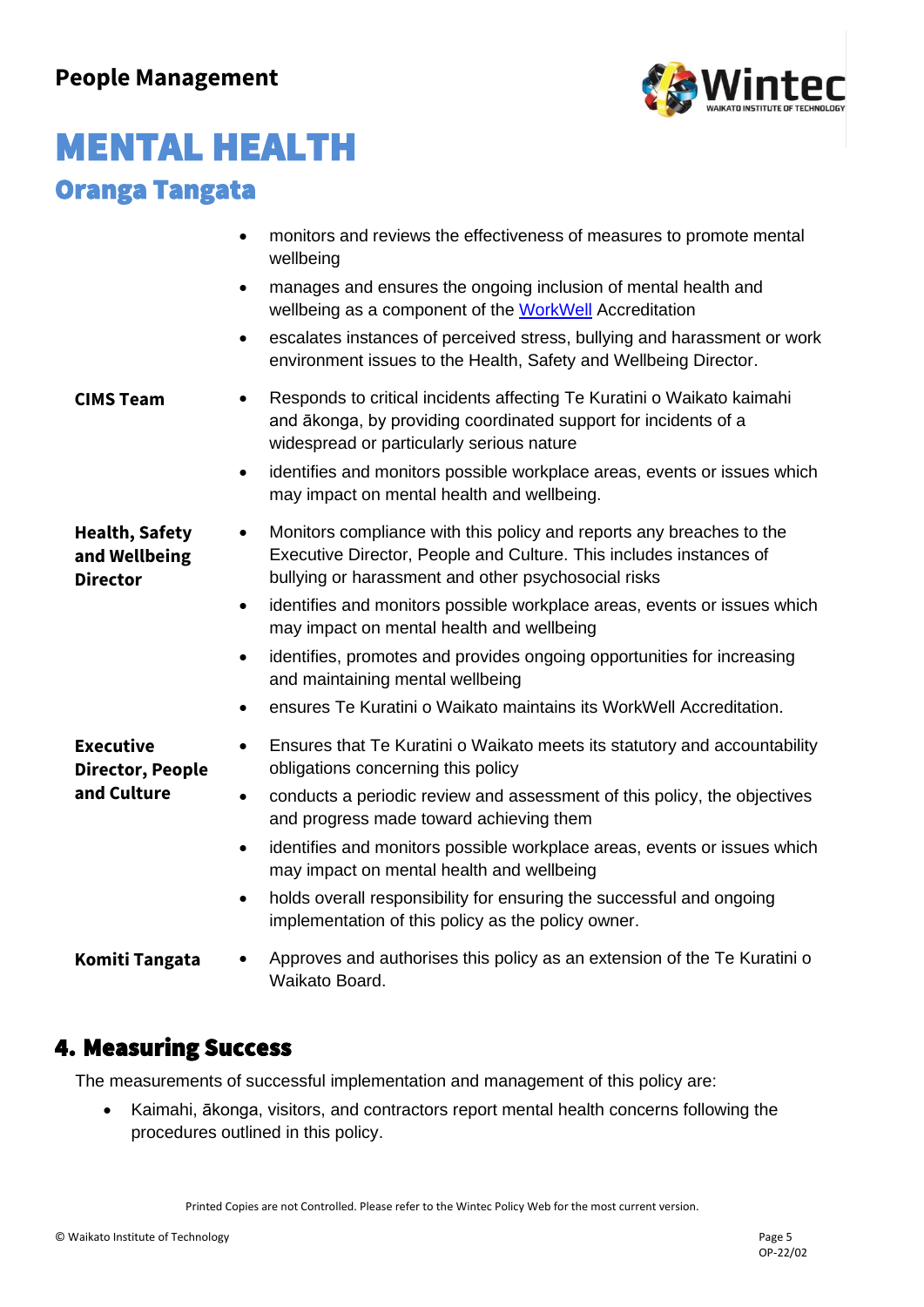

# MENTAL HEALTH

### Oranga Tangata

- The continued building of a support team, including mental health first aid responders, who are confident and capable to support the Te Kuratini o Waikato community.
- The regular review of this policy and practices, ensuring awareness of this policy and that our values are demonstrated in everything we do.
- Regularly reporting to Te Kuratini o Waikato's Board on mental health related statistics and progress on mental health initiatives.
- Where appropriate, we will develop/link in with regional, national, and international education programme(s) related to mental health and wellbeing.
- Regularly review Te Kuratini o Waikato's People and Culture policies to promote our valuebased behaviours and wellbeing in the workplace.
- Actively inspire our staff members and learners to take action against biases and direct and indirect mental health discrimination in line with our values, standards of behaviour and disciplinary procedures.
- Metrics such as learner success, Student Voice, Learner Pulse, kaimahi satisfaction surveys, the Māori Pacific Staff Forum, etc., reflect our commitment to values-based behaviours and wellbeing.
- Regularly compare our actions and performance with the requirements of WorkWell's accreditation measures.
- Monitor exit surveys and complete regular staff surveys to monitor workplace culture.

### 5. Supporting Information

#### **5.1. Pastoral care requirements and support**

The Education (Pastoral Care of International Students) Code of Practice 2016 and the Education (Pastoral Care of Domestic Tertiary Students) Interim Code of Practice 2019 have helped guide our approach to pastoral care and mental health. These Codes have been replaced by the [Education \(Pastoral Care of Tertiary and International Learners\) Code of](https://www.nzqa.govt.nz/assets/Providers-and-partners/Code-of-Practice/Tertiary-and-International-Learners-Code-2021/NZQA_Pastoral-Care-Code-of-Practice_English.pdf)  [Practice 2021](https://www.nzqa.govt.nz/assets/Providers-and-partners/Code-of-Practice/Tertiary-and-International-Learners-Code-2021/NZQA_Pastoral-Care-Code-of-Practice_English.pdf) / [Ngā Tikanga Mahi Mātauranga \(Te Manaaki i Ngā Ākonga Mātauranga](https://www.nzqa.govt.nz/assets/Providers-and-partners/Code-of-Practice/Tertiary-and-International-Learners-Code-2021/NZQA_Pastoral-Care-Code-of-Practice_Maori.pdf) [Matua me Ērā o Tāwāhi\) 2021](https://www.nzqa.govt.nz/assets/Providers-and-partners/Code-of-Practice/Tertiary-and-International-Learners-Code-2021/NZQA_Pastoral-Care-Code-of-Practice_Maori.pdf) (the *Code*). Tertiary providers are currently working through how the new Code may alter the level of pastoral care provided. As a responsible employer and tertiary institution co-signatory to the Code, we have a moral and legal obligation to support our ākonga and kaimahi.

In the interim, we have a range of internal support services and processes in place to satisfy our pastoral care obligations. Internal services may identify and refer learners who are experiencing difficulties and those at risk of harming others and having clear pathways for assisting them to access appropriate services on campus or in the community when they need it.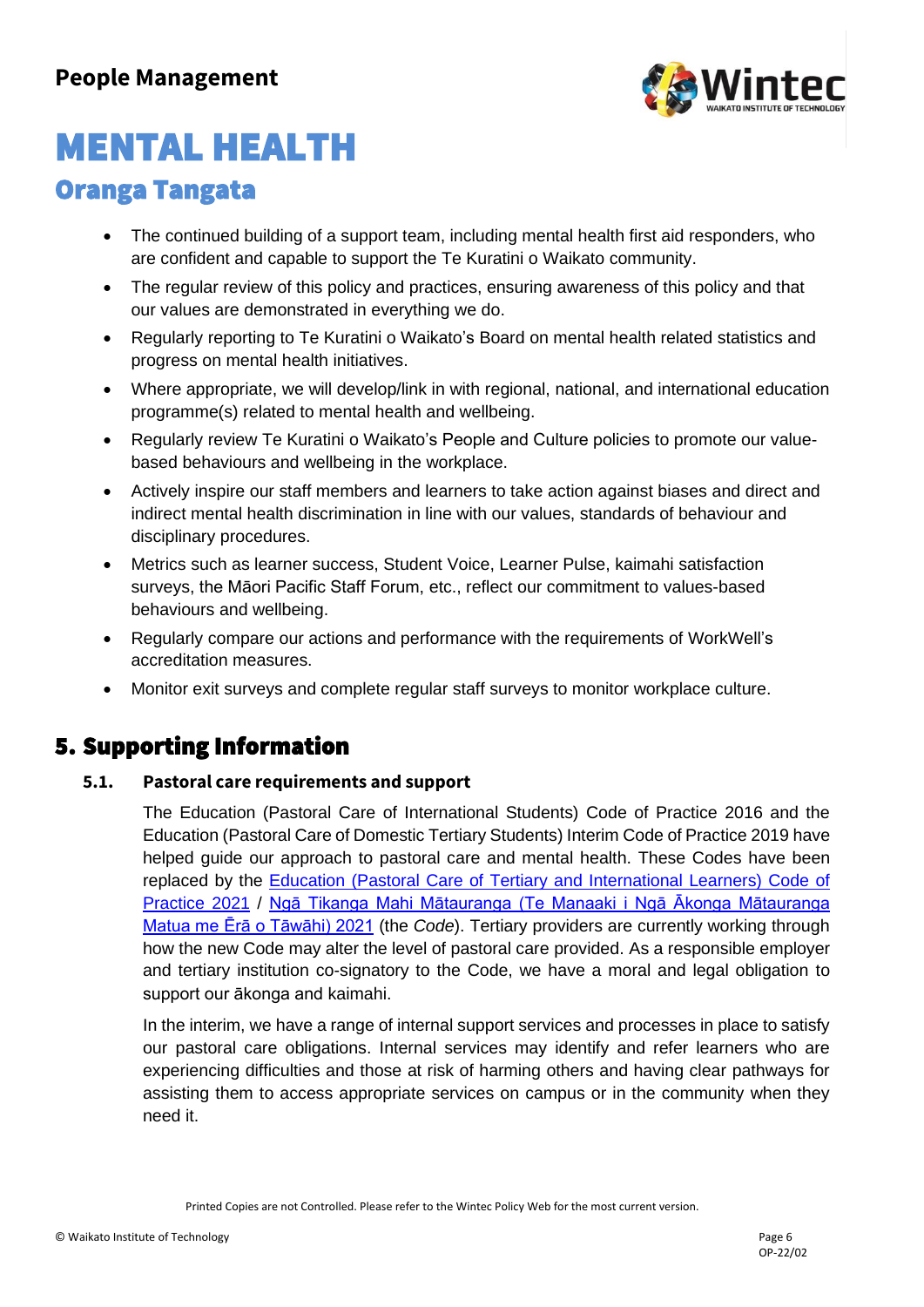

Te Kuratini o Waikato support services/staff members include the following:

- Our People and Culture team, including:
	- o Mental Health Business Partner
	- o People and Culture Business Partners
	- o Safety and Wellbeing Director
	- o Safety and Wellbeing Business Partner
- Specially trained staff members:
	- o Mental health first responders
	- o Family violence responders
- Ākonga (learner) focused support services, including:
	- o Te Kete Kōnae
		- Manaaki Te Niho Kaiāwhina
		- Manaaki Pūkenga Academic Learning Advisors
		- Manaaki Ākonga Student Accessibility Services
	- o International Student Services Student Support Team
	- o Student Health Services
		- Dedicated Mental Health Nurse
		- General Practitioners
- Support groups/Other services:
	- o Āniwaniwa Alliance LGBTTQIA+ support group
	- o Te Kuratini o Waikato Health Services, including counsellors and chaplaincy
	- o Wintec Accommodation Services

**Note:** While this is not guaranteed, Te Kuratini o Waikato's People and Culture team may also be able to provide assistance with sourcing and securing more culturally appropriate or specific assistance if none of the above options are suitable.

#### **5.2. Te Kuratini o Waikato's commitment to staff**

As a responsible employer, we recognise that mental health concerns can occur throughout our lives, during various life stages such as retirement, career transition, relationship conflict, parenthood, etc., or be caused by events such as family conflict, menopause, gender transition, institutional and interpersonal racism, bullying, harassment, or inequitable workload allocation.

Whatever the reason, we are committed to supporting staff who experience mental health illness. The below are what we consider good practice for supporting people who experience a mental health episode or illness, to work positively and successfully:

Flexible hours, in terms of where and when they work, and how much.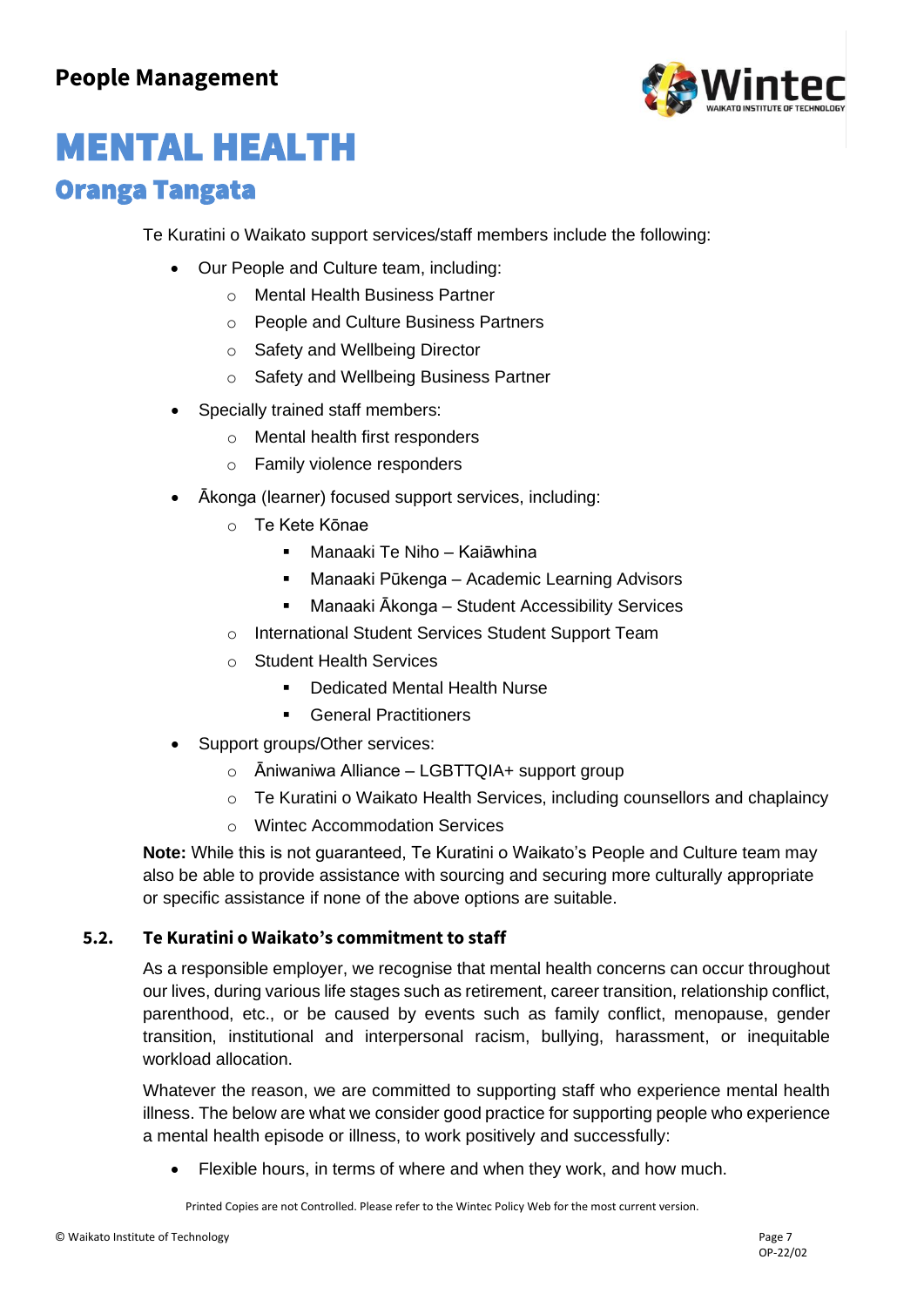

# MENTAL HEALTH

### Oranga Tangata

- Flexibility around sick and annual leave, including the option of additional paid or unpaid leave.
- Flexibility to attend appointments in work time, e.g. doctors, counselling sessions.
- Being able to continue to work even when they are in recovery (provided it is safe to do so), including gradual return to work programmes, and support for long term chronic mental health issues.
- Managers will ask the person what accommodations they may require.
- Managers will be cognisant of people's workloads and support self-management of those
- Te Kuratini o Waikato will not treat people differently in employment because of their experience of mental health illness (this includes, through job advertisements, interviews, job offers, working conditions and pay or being forced to retire or leave)
- Managers will practice good employer attributes of caring, empathetic, treating people fairly, high integrity and being flexible.
- Te Kuratini o Waikato will create a friendly, respectful, communicative work environment with a culture of flexibility, inclusion and diversity.

We have a range of policies that may cross over with a mental health issue you are experiencing. These can be found under *Section 8. Related Legislation, Regulations, Policies, Guidelines, and Forms*, in this policy.

In the event that you are experiencing an issue regarding workload allocation, we encourage kaimahi to work with their immediate manager in the first instance, and refer to the Workload for Academic Staff Members (ASMs) [Part A](https://wintecac.sharepoint.com/sites/gov/Policies/Workload%20for%20ASMs%20Part%20A.pdf?CT=1646096395996&OR=ItemsView) and [Part B.](https://wintecac.sharepoint.com/sites/gov/Policies/Workload%20for%20ASMs%20Part%20B.pdf?CT=1646096401296&OR=ItemsView) If this does not resolve the issue, the staff member may choose to register their issue using [Vault,](https://wintec-02.vaultgrc.com/kiosk/index?id=2uksjr4jvt2c3wnhvs3fjtnb9ye4nzn514tfglacn74j9r3whh04n58pt1nahfyi&cid=WINTEC) and/or approach their [People and Culture Business Partner](https://wintecac.sharepoint.com/SitePages/People-and-culture-contacts.aspx) directly to discuss.

### **5.3. Health and Safety at Work Act 2015**

The main purpose of the Health and Safety at Work Act 2015 is to provide for a balanced framework to secure the health and safety of workers and workplaces. It aims to achieve this by protecting workers and other persons against harm to their health, safety and welfare by eliminating or minimising risks arising from work.

### **5.4. Privacy Act 2020 and the Health Information Privacy Code 2020**

The Privacy Act ("the Act") and Health Information Privacy Code ("the Code") cover how information is collected, used, held and disclosed by organisations such as ours. Due to the nature of mental health issues and our role as both employer and educator of health-related disciplines, Te Kuratini o Waikato applies the Health Information Privacy Rules when dealing with mental health related matters regarding the personal information of kaimahi and ākonga. These rules replace the Information Privacy Principles found in the Act, and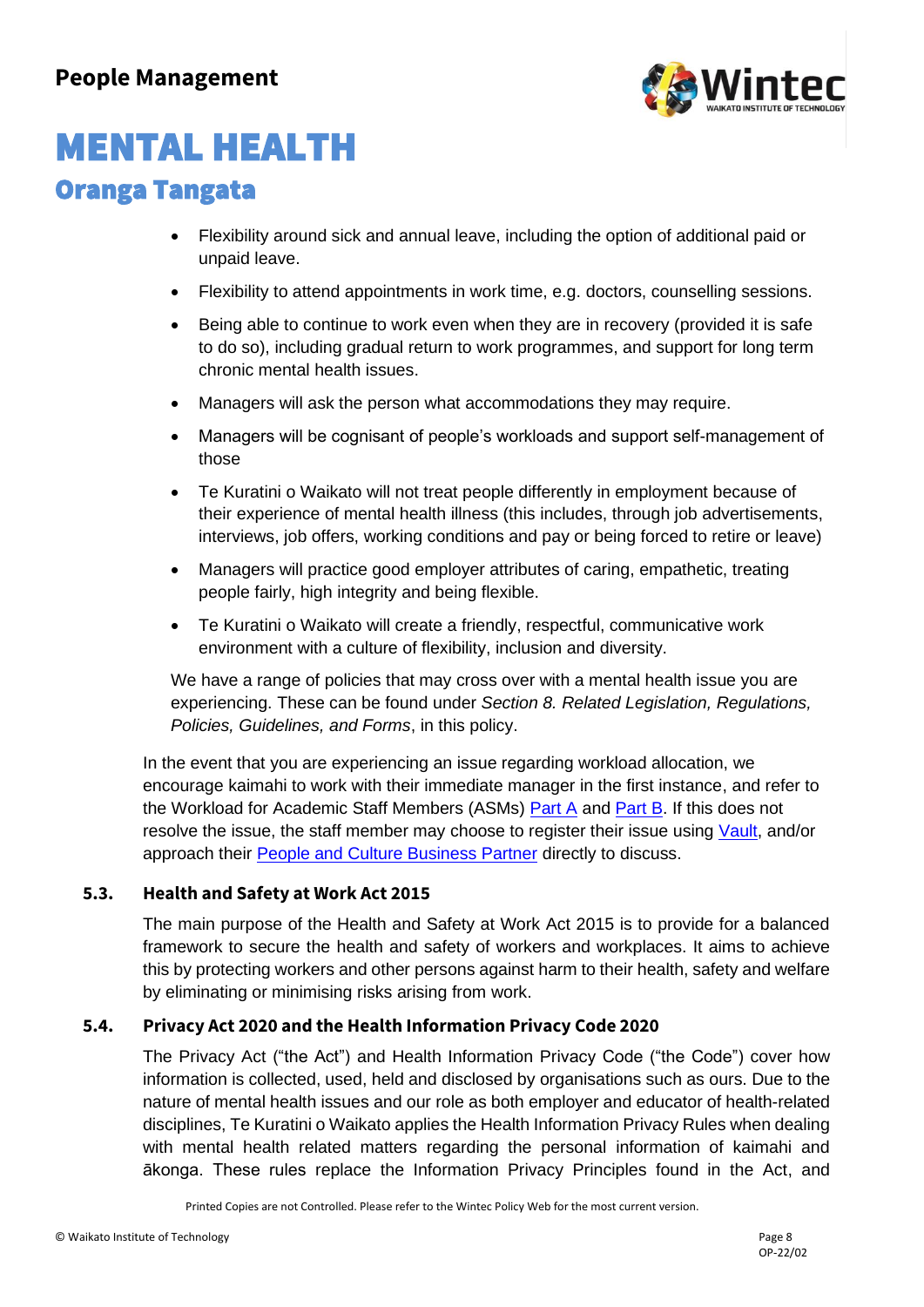

generally carry a higher threshold to be reached when collecting, using, holding or disclosing the information.

For the sake of clarity, before releasing personal information about ākonga or kaimahi to another party (such as a whānau member or support person), Te Kuratini o Waikato kaimahi **must** ensure they have the express permission of the person whose information is to be released. Where possible, this should be in writing. Refer to our [Privacy Policy](https://wintecprodpublicwebsite.blob.core.windows.net/sitefinity-storage/docs/default-source/student-life-documents/policies-and-forms-documents/privacy-policy.pdf?sfvrsn=5c1c9e33_2) for more information. Staff members can also visit our **[Privacy page](https://wintecac.sharepoint.com/SitePages/Privacy.aspx) on the Digital Workplace for more.** 

In situations where disclosure is necessary to avoid immediately endangering a person's health or safety, or when disclosure is required to enforce or uphold the law, staff members may disclose certain personal information about a person.

**Note:** In instances where information must be released under urgency – a critical event – where there is an imminent threat of harm to a person's self or others, any request to disclose should be escalated to the Coordinated Incident Management (CIMs) Team and/or the Safety and Wellbeing Director, who will escalate any privacy matters to the Privacy Officer.. In the event that the Te Kuratini o Waikato staff member or contractor is unable to escalate to the Safety and Wellbeing Director or CIMs Team before releasing the information, they must advise them and the Privacy Officer as soon as practicable following the release. Refer to our [Privacy policy](https://wintecprodpublicwebsite.blob.core.windows.net/sitefinity-storage/docs/default-source/student-life-documents/policies-and-forms-documents/privacy-policy.pdf?sfvrsn=5c1c9e33_2) for more information.

### 6. Procedures

#### **6.1. Reporting a mental health concern**

The Accident and Incident Reporting policy covers how we report and manage accidents and incidents at Te Kuratini o Waikato, and sets out our procedures for reporting, recording, investigating, and monitoring all accidents and incidents.

Mental wellbeing and mental health concerns could be described as incidents, notifiable events or sometimes work-related illness that may require reporting, recording, investigation and monitoring.

We have several ways mental health issues can be reported:

- Vault
- Te Kuratini o Waikato counsellors
- Te Kuratini o Waikato Health Services
- Tutors
- Contact with the MHBP
- Classmates
- Other Te Kuratini o Waikato staff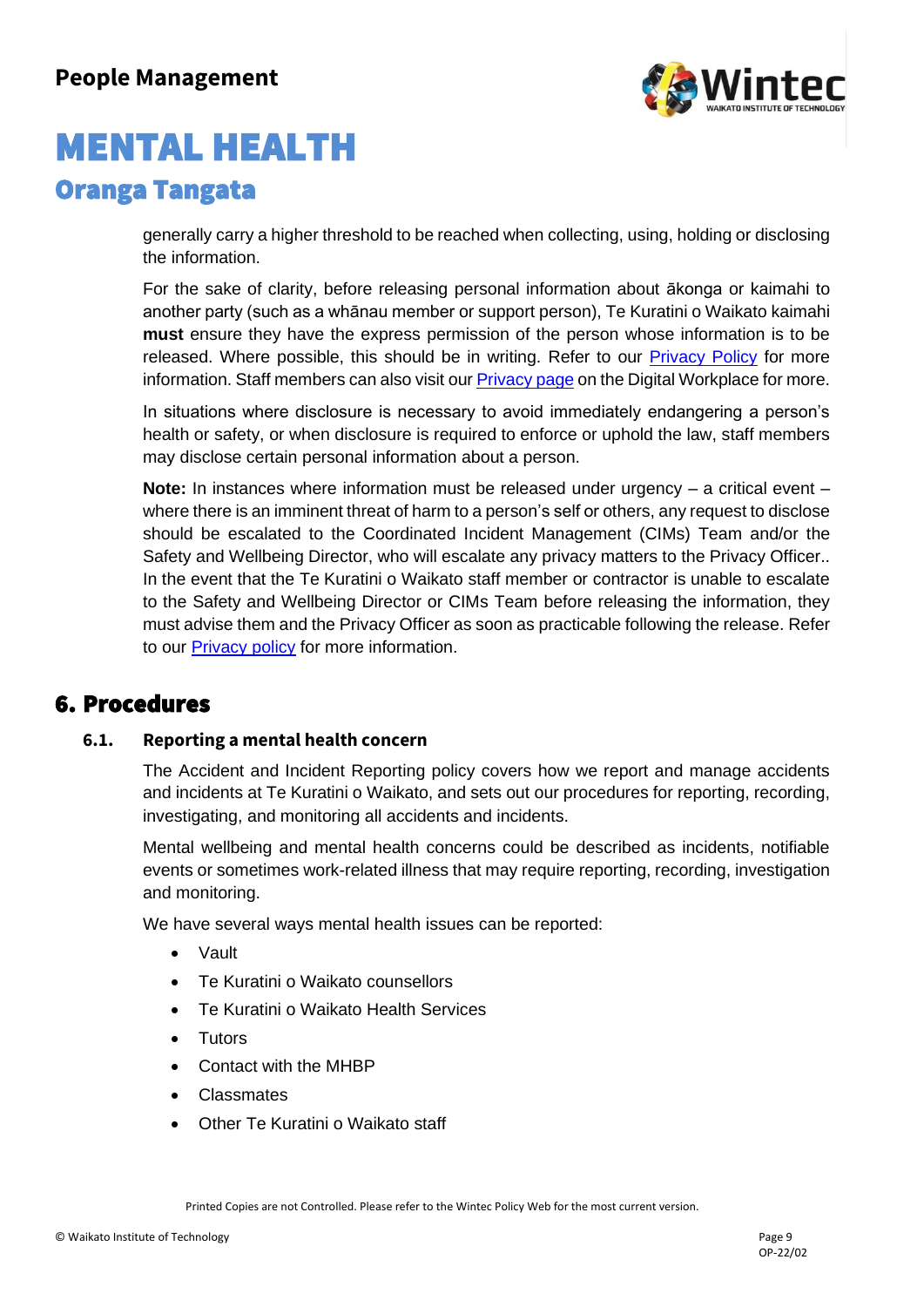

While our preference is that all reporting comes via Vault feedback, we recognise that concerns can be raised through a range of different avenues. Nevertheless, all concerns regardless of how they are initially reported will be documented within Te Kuratini o Waikato's secure and confidential [Vault](https://wintec-02.vaultgrc.com/kiosk/index?id=2uksjr4jvt2c3wnhvs3fjtnb9ye4nzn514tfglacn74j9r3whh04n58pt1nahfyi&cid=WINTEC) reporting system.

### **Critical Events**

In the event of a crisis or critical event – where there is an immediate threat of harm to a person's self or others – **all staff and students should ring 111**. Once emergency services have been notified, contact Wintec Security on the campus contact numbers below. Emergency telephones are mounted in two locations on the City Campus:

On the steps between A and B Blocks

Level 1 entrance to the multi-storey car park on Nisbet Street

**City Campus Security:** 0800 852 900 or ext. 9000 (24 hours a day)

**Rotokauri Campus Security:** 027 477 9985 or ext. 4041 (6am-10pm, Monday-Friday)

Security will inform the Safety & Wellbeing Director

#### **For members of staff, direct contact must be made with a member of the [Safety & Wellbeing team.](https://wintecac.sharepoint.com/SitePages/Safety-wellbeing-contacts.aspx)**

Kaimahi, ākonga, or contractors, whether they are the victim, an observer, bystander or confidant should ideally report mental health related events or incidents through Vault within 24 hours or as soon as practicable.

The report may be completed by the person involved, or, if they are unable to complete the report, any other member of staff. Te Kuratini o Waikato is committed to ensuring all kaimahi and ākonga have access to the event reporting forms in Vault.

#### **6.2. Triage**

The essential function of triage is to determine the nature and severity of the mental health/wellbeing concern, determine which response would best meet the needs of the individual, and how urgently the response is required. The Mental Health Business Partner (MHBP) is qualified and experienced to be able to assess and triage mental health concerns and will do so once a report of concern has been made.

- MHBP undertakes a preliminary assessment of reported concerns and this may involve an email or phone conversation with the person reporting.
- MHBP determines if further action and interventions are required. Vault is updated to reflect this.
- If it has been determined that the event is a critical or urgent incident the MHBP refers to mental health critical incident process, if not the MHBP develops a plan exploring and prioritising the pathways for help.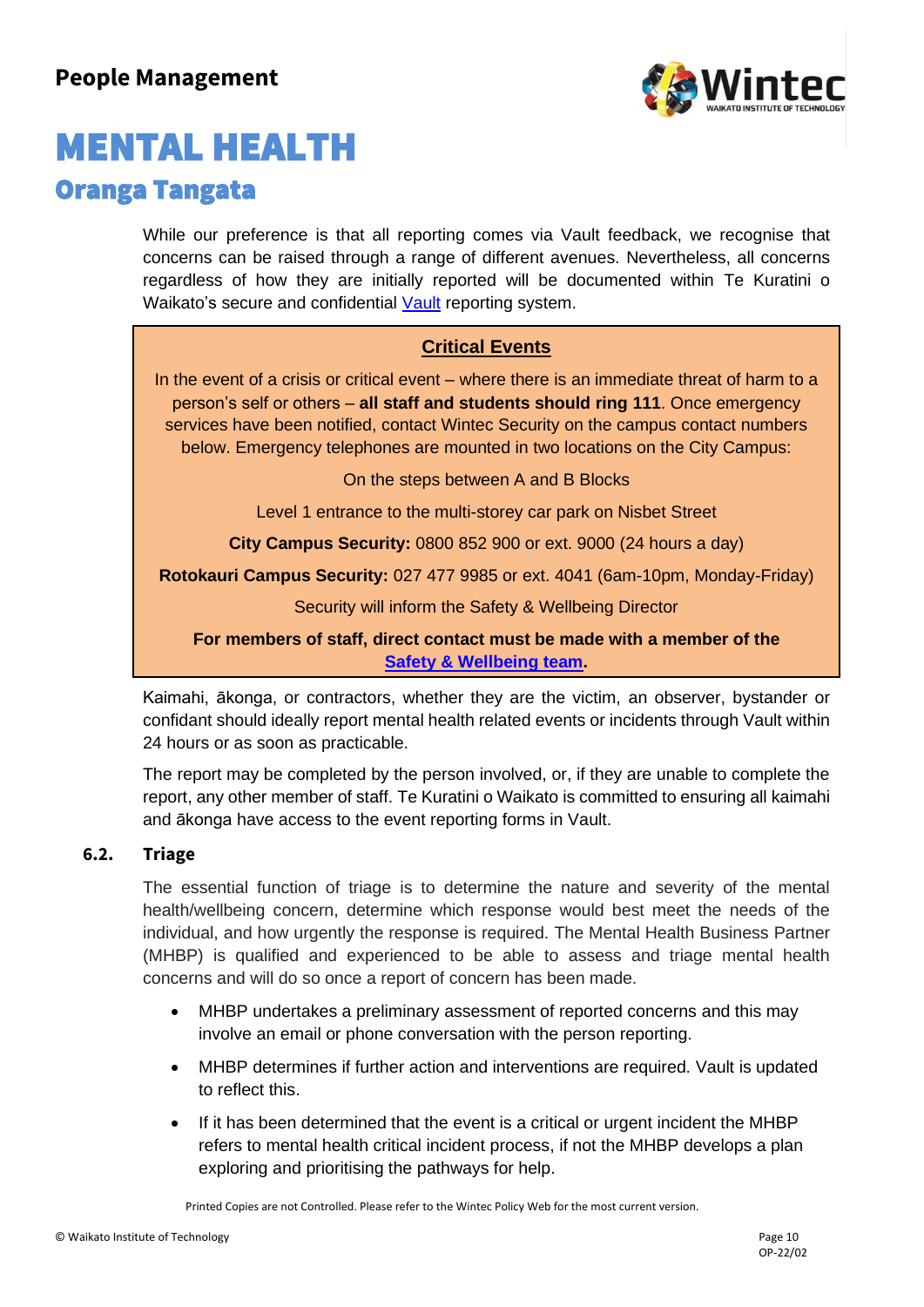

#### **6.3. Handover**

When a concern has been raised (either via Vault or with a member of the Safety and Wellbeing team), the MHBP will contact the person who raised the concern and begin a preliminary assessment.

Depending on the nature and severity of the concern, and where the concern has been raised by kaimahi about ākonga, with the consent of the ākonga, the MHBP will seek to facilitate a handover between kaimahi and ākonga in a way that is culturally appropriate.

Where kaimahi have raised a concern without the knowledge of the ākonga, the MHBP may choose to engage with the ākonga first and will not necessarily facilitate a handover with kaimahi. Where the MHBP is handing over the care of the ākonga to an external provider, this will be done in consultation with the ākonga as to whether others are involved. Any such handovers will be documented in Vault.

#### **6.4. Monitoring and management**

The MHBP documents a plan identifying the pathways for support, including monitoring and management, special considerations, return to work plans, liaison with internal or external support. This is documented within [Vault.](https://wintec-02.vaultgrc.com/kiosk/index?id=2uksjr4jvt2c3wnhvs3fjtnb9ye4nzn514tfglacn74j9r3whh04n58pt1nahfyi&cid=WINTEC)

#### **6.5. Responding to crises**

If there is an urgent mental health concern identified the Te Kuratini o Waikato CIMS Team is activated to work in conjunction with the MHBP to determine appropriate steps to ensure the safety of the individual and others. The response may include the need to refer to an external agency.

#### **6.6. Record keeping**

All interactions by the MHBP or CIMS Team with regard to the management and monitoring of mental health concerns at Te Kuratini o Waikato are kept within our secure [Vault](https://wintec-02.vaultgrc.com/kiosk/index?id=2uksjr4jvt2c3wnhvs3fjtnb9ye4nzn514tfglacn74j9r3whh04n58pt1nahfyi&cid=WINTEC) Feedback system. All actions in relation to the concern must be clearly dated and documented. Records stored in Vault Feedback are confidential. All records stored in Vault are done so in accordance with the [Privacy Act 2020](https://www.legislation.govt.nz/act/public/2020/0031/latest/LMS23223.html) and the [Health Information Privacy](https://www.privacy.org.nz/privacy-act-2020/codes-of-practice/hipc2020/)  [Code 2020.](https://www.privacy.org.nz/privacy-act-2020/codes-of-practice/hipc2020/)

For clarity and peace of mind, all personal health information disclosed to Te Kuratini o Waikato counsellors, the Health Centre, and external health agencies remains separate and inaccessible from any personal health information stored in Vault.

#### **6.7. Critical incident debriefing**

Refer to [Coordinated Incident Management policy](https://www.wintec.ac.nz/student-resources/policies-and-forms/policies/safety-and-wellbeing) and crossover with this policy and the steps/processes for debriefing after mental health related critical incidents. In brief these describe the need to debrief with any kaimahi or ākonga involved in the incident to ascertain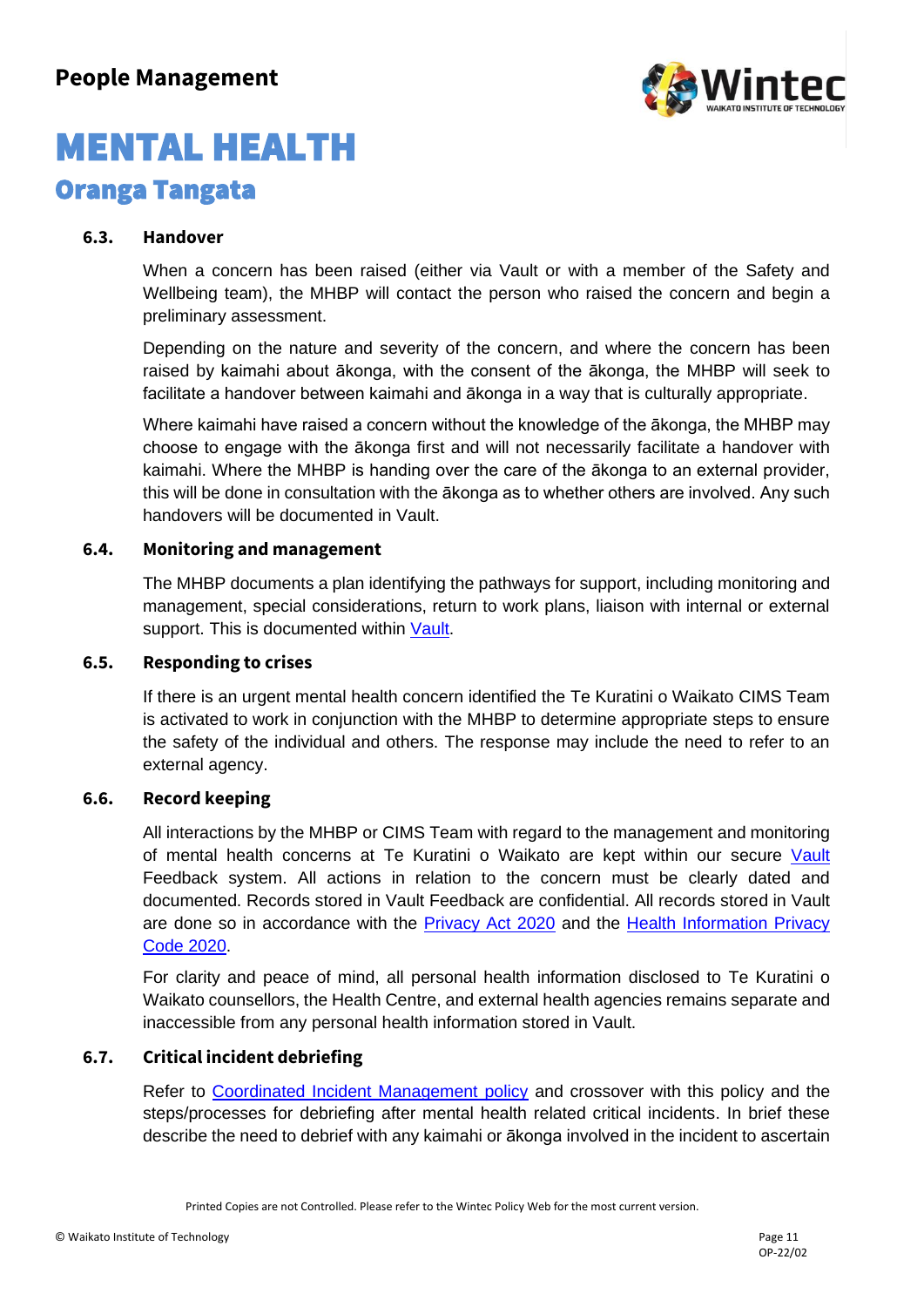

if they require any further assistance eg, counselling, or our Employee Assistance Programme (EAP), etc.

### 7. Processes

### **7.1. Mental Health Reporting process**

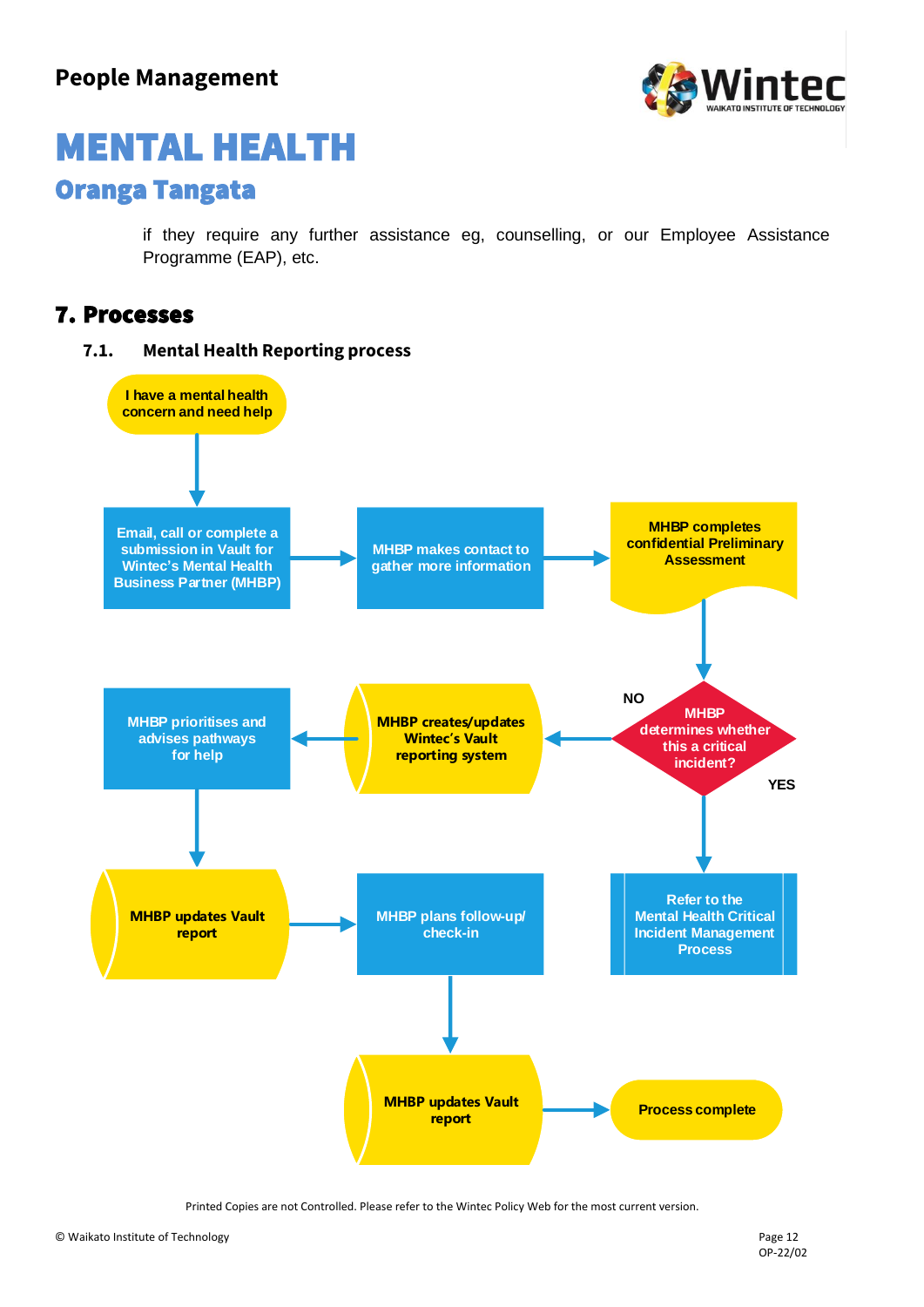

### **7.2. Mental Health Critical Incident Management process**

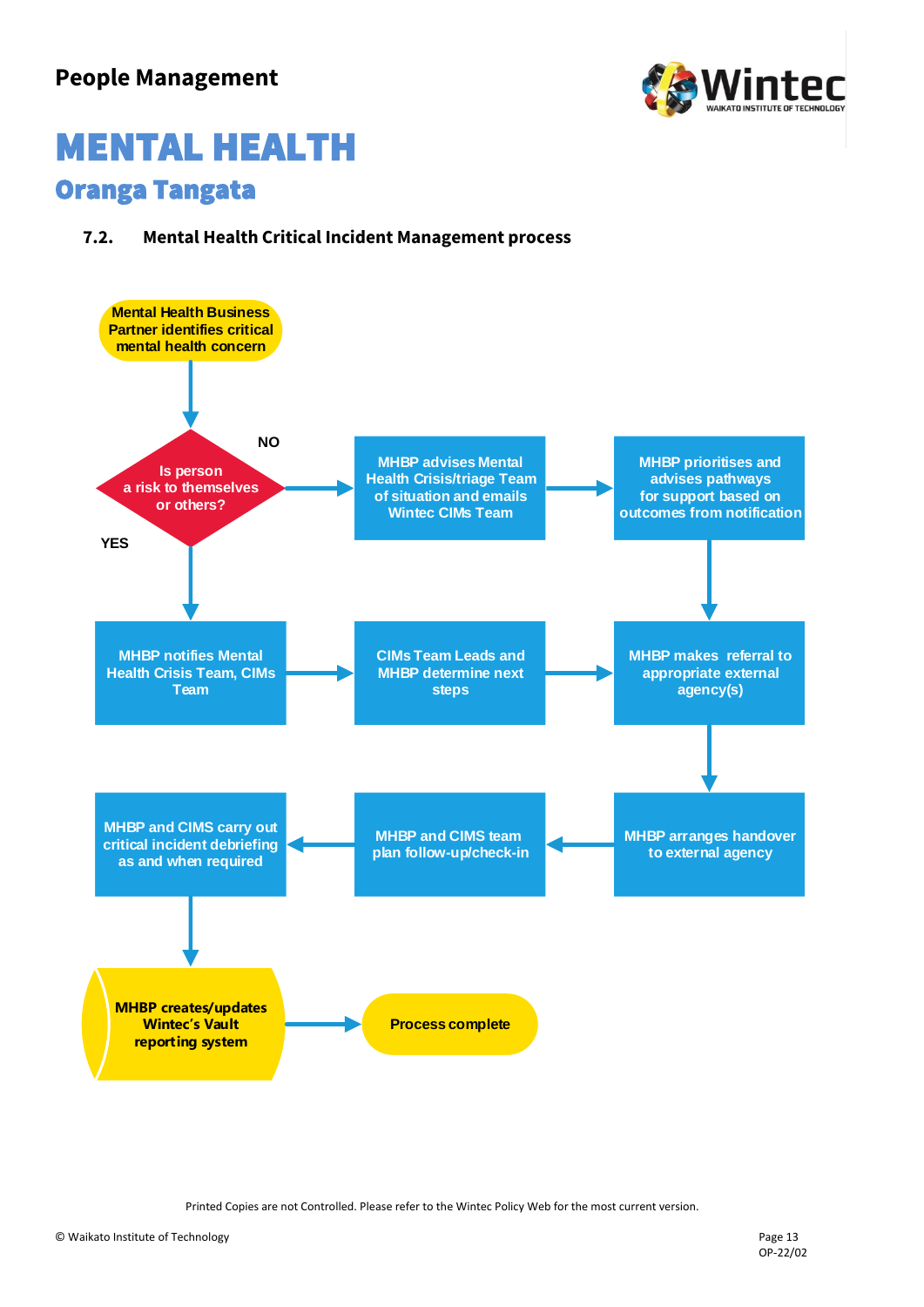

### 8. Related Legislation, Regulations, Policies, Guidelines, and Forms

| <b>Legislation/Regulations</b>                                                                                                                                                                                                                                                                                                                                                      | <b>Policies</b>                                                                                                                                                                                                                                                                                                                                                                                                                                                                                                                                                                                                                                                                                                                                                                                                                                                                                                                                                                         | <b>Guidelines/Forms</b>                                                                              |
|-------------------------------------------------------------------------------------------------------------------------------------------------------------------------------------------------------------------------------------------------------------------------------------------------------------------------------------------------------------------------------------|-----------------------------------------------------------------------------------------------------------------------------------------------------------------------------------------------------------------------------------------------------------------------------------------------------------------------------------------------------------------------------------------------------------------------------------------------------------------------------------------------------------------------------------------------------------------------------------------------------------------------------------------------------------------------------------------------------------------------------------------------------------------------------------------------------------------------------------------------------------------------------------------------------------------------------------------------------------------------------------------|------------------------------------------------------------------------------------------------------|
| Health and Safety at Work<br>Act 2015<br>Privacy Act 2020<br><b>Health Information Privacy</b><br><b>Code 2020</b><br><b>Education and Training Act</b><br>2020<br>The Education (Pastoral<br>Care of Tertiary and<br>International Learners)<br>Code of Practice 2021 /<br>Ngā Tikanga Mahi<br>Mātauranga (Te Manaaki i<br>Ngā Ākonga Mātauranga<br>Matua me Ērā o Tāwāhi)<br>2021 | Ākonga specific policies:<br>Code of Conduct for Students, Peer Tutors<br>and Student Mentors<br><b>Manaaki Financial Support Grant</b><br><b>Student Voice</b><br>Policies for both ākonga and kaimahi:<br>Anti-bullying & Harassment<br><b>Prevention of and Response to Family</b><br><b>Violence</b><br><b>Prevention of and Response to Sexual</b><br><b>Harassment</b><br>Privacy<br><b>Safety and Wellbeing</b><br>Kaimahi specific policies:<br><b>Accident and Incident Reporting</b><br>Āniwaniwa Rainbow (LGBTTQIA+) (in<br>development)<br>Coordinated Incident Management Part A<br>and Part B<br><b>Diversity and Inclusion</b><br><b>Employee Complaint Management</b><br>Engagement, Participation and<br><b>Representation in Safety &amp; Wellbeing</b><br><b>Information and Records Management</b><br><b>Leave Management</b><br><b>Principles of Professional Practice</b><br><b>Workload for Academic Staff Members</b><br>(ASMs) <b>Part A</b> and <b>Part B</b> | <b>Vault Reporting</b><br>• Accidents<br>• Observations<br>• Near Misses<br>• Incidents<br>• Illness |

This is not an exhaustive list of policies, procedures and legislation. Copies of New Zealand Legislation can be found on the [New Zealand Legislation Website.](https://www.legislation.govt.nz/act/public/2020/0031/latest/LMS23223.html) Kaimahi can view Te Kuratini o Waikato's Policies and Procedures on the [Policy Web.](https://wintecac.sharepoint.com/SitePages/Policies.aspx) Ākonga can find applicable policies on our [public website.](https://www.wintec.ac.nz/student-resources/policies-and-forms/policies/safety-and-wellbeing)

### 9. Key Definitions & Glossary

**Disability** Disability is not something individuals have. What individuals have are impairments. They may be physical, sensory, neurological, psychiatric, intellectual or other impairments. Instead, 'Disability' is the process which happens when one group of people create barriers by designing a world only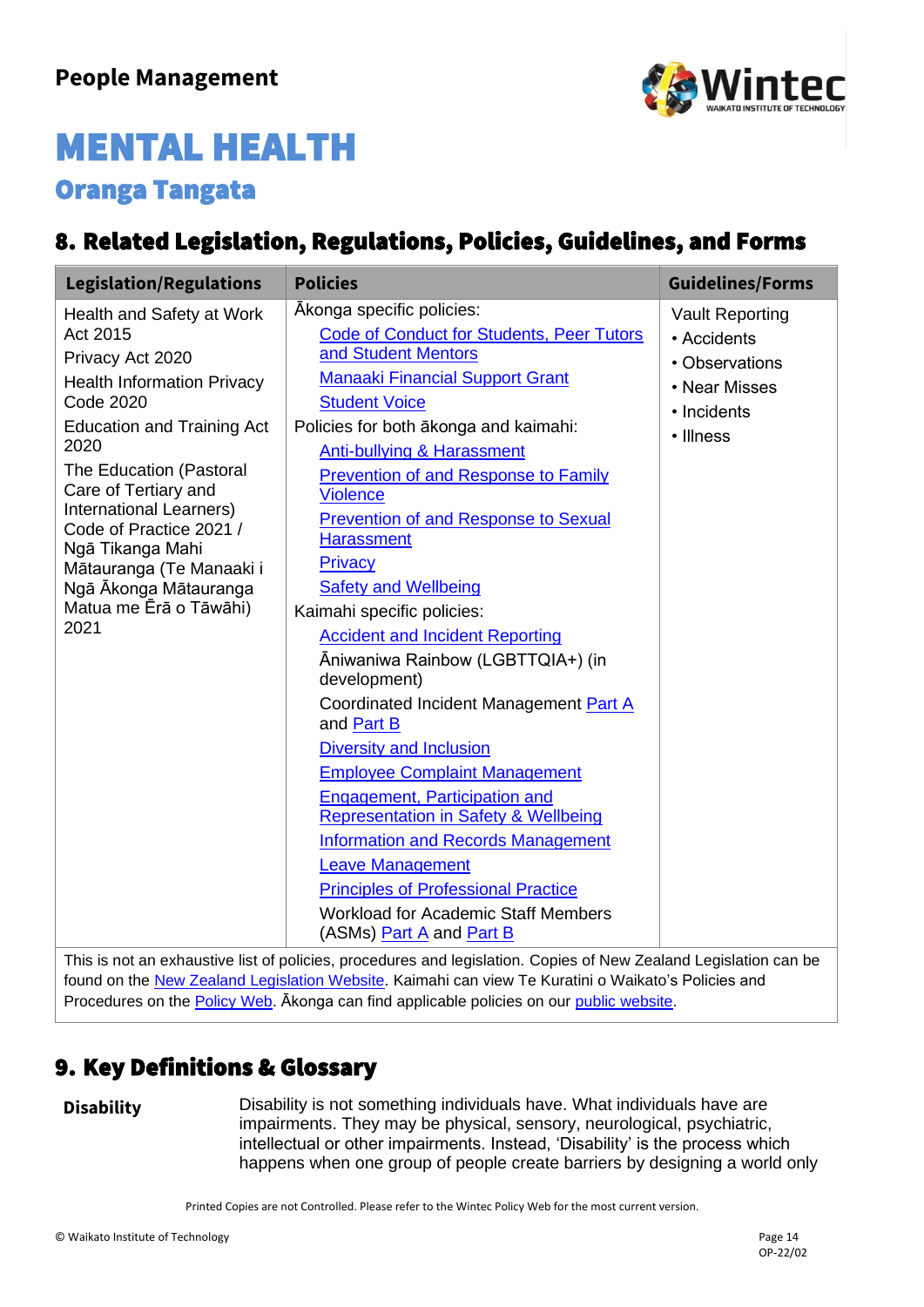

|                           | for their way of living, taking no account of the impairments other people<br>have.                                                                                                                                                                                                                                                                                                                                                                                                                                                                                                                                                                                                                                                                                                                                                                                                                                                                                                                                                                                                                                                                                                                                                                                                                                                                                |
|---------------------------|--------------------------------------------------------------------------------------------------------------------------------------------------------------------------------------------------------------------------------------------------------------------------------------------------------------------------------------------------------------------------------------------------------------------------------------------------------------------------------------------------------------------------------------------------------------------------------------------------------------------------------------------------------------------------------------------------------------------------------------------------------------------------------------------------------------------------------------------------------------------------------------------------------------------------------------------------------------------------------------------------------------------------------------------------------------------------------------------------------------------------------------------------------------------------------------------------------------------------------------------------------------------------------------------------------------------------------------------------------------------|
|                           | The Human Rights Act (1993) provides the legal framework for<br>accommodating people with impairments who are attending a tertiary<br>institution. This includes people with short-term injury or illness, the Deaf<br>community and people with other long-term and/or fluctuating impairments<br>such as medical conditions, learning problems, head injury, physical /<br>mobility limitations, blindness or low-vision, speech problems, mental health<br>and other hidden impairments.                                                                                                                                                                                                                                                                                                                                                                                                                                                                                                                                                                                                                                                                                                                                                                                                                                                                        |
| <b>Event</b>              | Groups together all reporting categories being accident, illness, incident,<br>near miss and observations.                                                                                                                                                                                                                                                                                                                                                                                                                                                                                                                                                                                                                                                                                                                                                                                                                                                                                                                                                                                                                                                                                                                                                                                                                                                         |
| <b>Holistic Wellbeing</b> | Holistic wellbeing is your overall state of wellness on all levels of your being:<br>physical, emotional, mental and spiritual. It encompasses the health of your<br>entire being and extends to everyone and everything that interacts with you<br>in any way. That includes your resources, your environment, and your<br>relationships. See also, Te Whare Tapa Whā.                                                                                                                                                                                                                                                                                                                                                                                                                                                                                                                                                                                                                                                                                                                                                                                                                                                                                                                                                                                            |
| <b>Incident</b>           | An unforeseen and unintended event which might have resulted in injury to a<br>person or damage to property, i.e. 'a near miss'. See also, Near miss.                                                                                                                                                                                                                                                                                                                                                                                                                                                                                                                                                                                                                                                                                                                                                                                                                                                                                                                                                                                                                                                                                                                                                                                                              |
| <b>Mental illness</b>     | Also referred to as mental disorders or mental health conditions. Mental<br>illnesses are health conditions involving changes in emotion, thinking or<br>behaviour (or a combination of these). Mental illnesses are associated with<br>distress and/or problems functioning in social, work or family activities. They<br>occur when ongoing symptoms cause frequent destress and affect a<br>person's ability to function. Mental illness is believed to be influenced by a<br>combination of biological, psychological (including wairuatanga or spiritual<br>wellbeing) and social factors (including the strength of cultural identity and<br>connection with whenua). Taha hinengaro or mental wellbeing, is intrinsically<br>linked to Māori ways of thinking, feeling and behaving (see also Te Whare<br>Tapa Whā). Mental illness can influence the way a person thinks, feels,<br>behaves and/or how they relate to others. Examples include depression,<br>anxiety, bipolar disorder, schizophrenia, eating disorders, PTSD, psychosis,<br>perinatal depression, obsessive compulsive disorder (OCD) and addictive<br>behaviours. Mental illness is treatable. The vast majority of individuals who<br>experience mental illness continue to function in their daily lives and can<br>often manage symptoms with the appropriate treatment and support. |
| <b>Mental health</b>      | Mental health is more than just being free of mental illness, but also includes<br>having mental wellness and happiness, and flourishing. Mental health can<br>increase general health, wellbeing and resilience. Individuals diagnosed with<br>mental illness can still experience positive mental health.                                                                                                                                                                                                                                                                                                                                                                                                                                                                                                                                                                                                                                                                                                                                                                                                                                                                                                                                                                                                                                                        |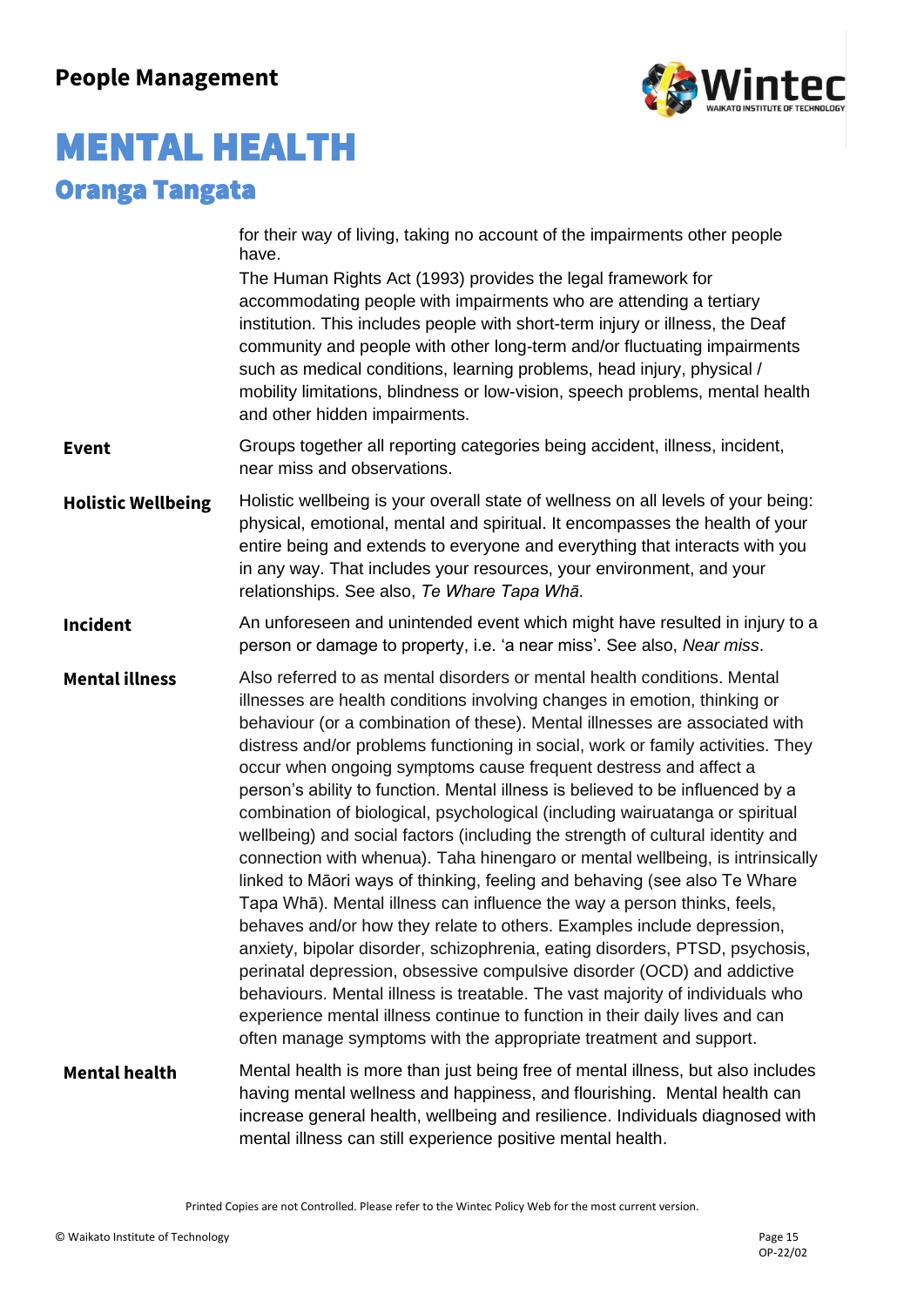

|                             | We acknowledge there are several factors and external influences can<br>impact on mental health. These may include, religion, maramataka (Māori<br>lunar calendar), whānau, environmental and work and study obligations.<br>Everyone has mental health, just as we all have physical health. Mental<br>health is best understood as simply our state of mind.                                                                                                                                                                                                                                                                                                                                                                                                                                                                                      |
|-----------------------------|-----------------------------------------------------------------------------------------------------------------------------------------------------------------------------------------------------------------------------------------------------------------------------------------------------------------------------------------------------------------------------------------------------------------------------------------------------------------------------------------------------------------------------------------------------------------------------------------------------------------------------------------------------------------------------------------------------------------------------------------------------------------------------------------------------------------------------------------------------|
| <b>Near miss</b>            | A near miss, "near hit", "close call", or "nearly a collision" is an unplanned<br>event that has the potential to cause, but does not actually result in human<br>injury, environmental or equipment damage, or an interruption to normal<br>operation a near miss as an incident in which no property was damaged and<br>no personal injury was sustained, but where, given a slight shift in time or<br>position, damage or injury easily could have occurred                                                                                                                                                                                                                                                                                                                                                                                     |
| <b>Te Whare Tapa</b><br>Whā | The Four-sided House. A Māori health model steeped in te ao Māori, Te<br>Whare Tapa Whā was developed by Sir Mason Durie in 1984. Te Whare<br>Tapa Whā takes a collective kaupapa or interrelated and holistic approach to<br>health and wellbeing. The model is built around the whare or house, with the<br>walls and roofs representing different dimensions of health. These are taha<br>tinana (physical health), taha wairua (spiritual health), taha whānau (family<br>health), and taha hinengaro (mental health). These dimensions are all<br>connected and act in unison, to provide the foundations for good health. In<br>recent years a fifth dimension – whenua – our connection to land and roots,<br>is often included in the model (known as Te Whare Tapa Rima, or the Five-<br>sided House model). See also, Holistic Wellbeing. |
| <b>Vault</b>                | Te Kuratini o Waikato's event reporting platform. Used to record and monitor<br>all injuries, illnesses, incidents, near-misses, hazards, observations,<br>corrective actions and hazardous substance management. All staff members<br>can use Vault, while the Safety & Wellbeing Manager and some People &<br>Culture staff have greater access to assist with the management, reporting<br>and rehabilitation of various safety and wellbeing related events.                                                                                                                                                                                                                                                                                                                                                                                    |

### 10. Records Management

In with the Public Records Act 2005, Te Kuratini o Waikato is required to provide an Information and Records Management programme to ensure that authentic, reliable and usable records are created, captured and managed to a standard of best practice, and to meet business and legislative requirements.

| <b>Record</b>        | <b>Minimum</b><br>retention period                                               | <b>Disposal Action</b>       | <b>GDA</b><br><b>Reference #</b> |
|----------------------|----------------------------------------------------------------------------------|------------------------------|----------------------------------|
| This policy document | Until superseded<br>and administratively<br>no longer required<br>for reference. | Retail as public<br>archive. | 5.1.1                            |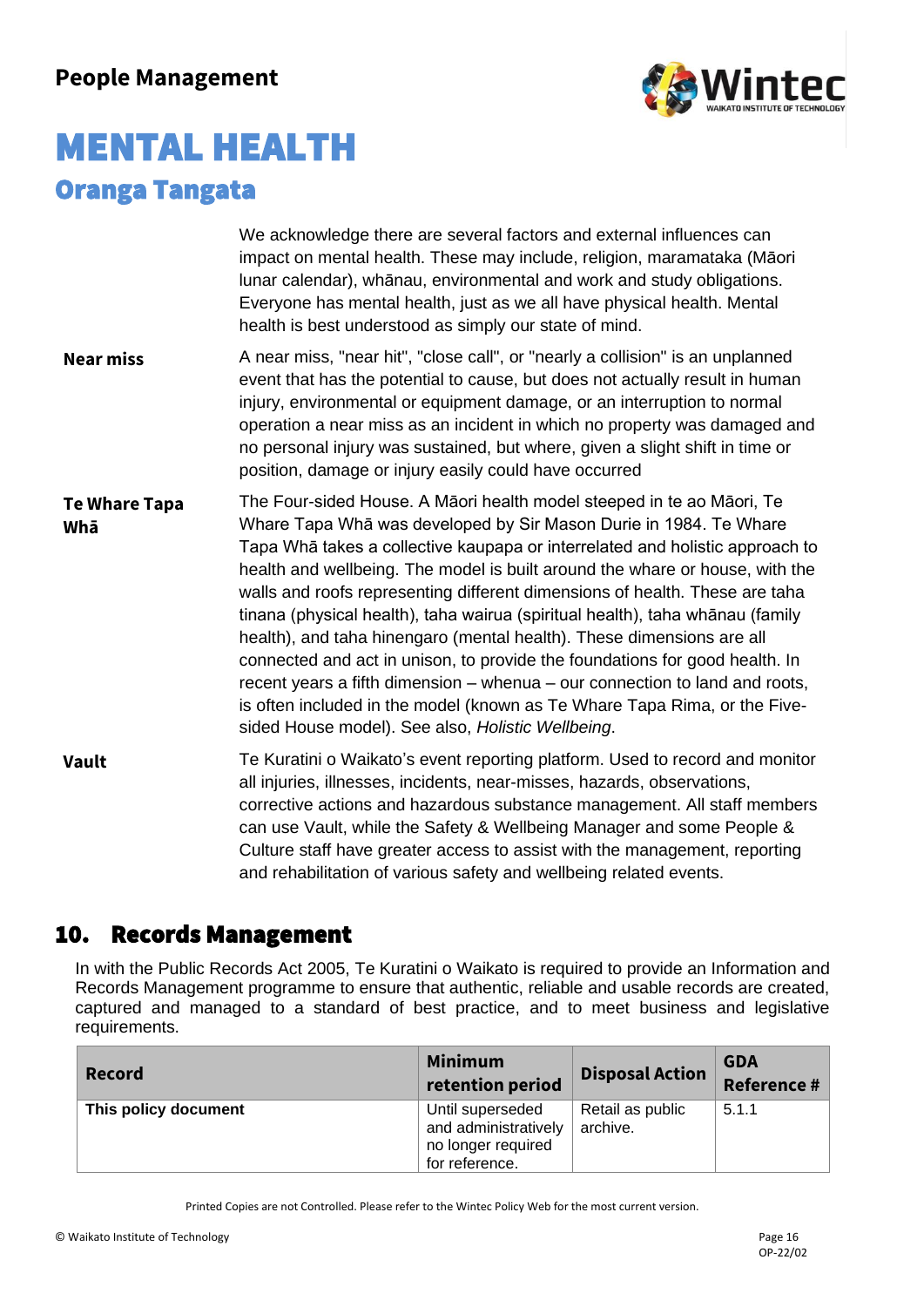

| <b>Record</b>                                                                                                                                                                                                                                                                                                                                                                                                                                                              | <b>Minimum</b><br>retention period    | <b>Disposal Action</b>          | <b>GDA</b><br><b>Reference #</b> |
|----------------------------------------------------------------------------------------------------------------------------------------------------------------------------------------------------------------------------------------------------------------------------------------------------------------------------------------------------------------------------------------------------------------------------------------------------------------------------|---------------------------------------|---------------------------------|----------------------------------|
| <b>Complaints and investigations</b><br>Complaint records relating to individual<br>students and the preliminary investigations into<br>the complaint which did not result in a<br>disciplinary hearing. This includes<br>unsubstantiated allegations.                                                                                                                                                                                                                     | 7 years after date<br>of last action  | Destroy                         | 2.1.2                            |
| <b>Disciplinary Hearings (Serious)</b><br>Disciplinary hearings where a student is found<br>to have committed a breach and a serious<br>disciplinary action is taken.<br>This includes records concerning<br>investigations, charges,<br>inquiries and punishments and matters that<br>have been referred to external bodies for<br>investigation (e.g. Police).                                                                                                           | 10 years after date<br>of last action | Destroy                         | 2.1.3                            |
| <b>Disciplinary Hearings (minor)</b><br>Disciplinary hearings where a student is found<br>to have committed a breach but minor or no<br>disciplinary action is taken (e.g. caution or<br>reprimand).                                                                                                                                                                                                                                                                       | 7 years after date<br>of last action  | Destroy                         | 2.1.4                            |
| <b>Conciliation And Support</b><br>Person(s) to whom staff or student can go to<br>for advice regarding a problem or concern they<br>have in the workplace or study environment.<br>This could potentially lead to engaging formally<br>in the ITPs formal complaints or disciplinary<br>processes, or seek support from external<br>agencies. It is within these formal processes<br>that any records of decisions made and actions<br>taken will begin to be documented. | Hand over to<br>student /<br>Destroy  | When issue has<br>been resolved | 2.1.5                            |
| <b>Management of services</b><br>Provision of services such as career advisory<br>services, student learning support centres,<br>religious services, Māori services, Pacific<br>Island Services and disability support                                                                                                                                                                                                                                                     | 7 years after date<br>of last action  | Destroy                         | 3.1.1                            |
| International pastoral care<br>Monitoring of international students                                                                                                                                                                                                                                                                                                                                                                                                        | 7 years after date<br>of last action  | Destroy                         | 3.1.2                            |
| Accessibility, human rights & equity<br>Records relating to the management of<br>services for students with accessibility, special<br>needs and those being discriminated against.                                                                                                                                                                                                                                                                                         | 10 years after date<br>of last action | Destroy                         | 3.3.1                            |
| <b>Issue monitoring (significant)</b><br>Records relating to ongoing monitoring of<br>issues that result in significant changes to<br>policies, procedures, strategy, risk and<br>compliance etc.,                                                                                                                                                                                                                                                                         | 10 years after date<br>of last action | Retain as public<br>archive     | 5.1.6                            |
| <b>Issue monitoring (minor)</b>                                                                                                                                                                                                                                                                                                                                                                                                                                            | 2 years after date<br>of last action  | Destroy                         | 5.1.7                            |